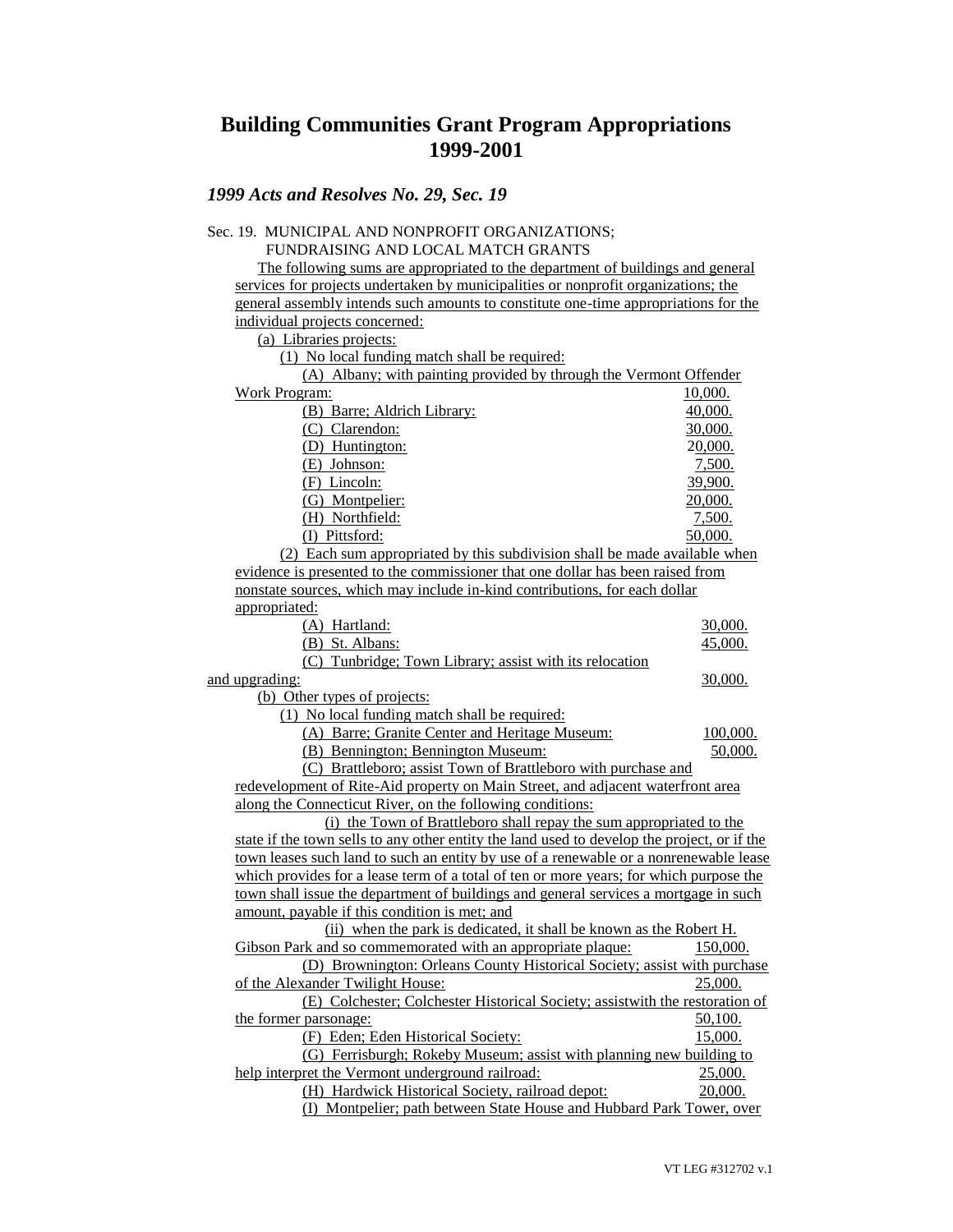| state-owned land; the commissioner of buildings and general services shall release to    |             |
|------------------------------------------------------------------------------------------|-------------|
| the City of Montpelier the funds hereby appropriated when the Montpelier city            |             |
| council informs the commissioner in writing that the city                                |             |
| council and the Montpelier park commission have agreed in writing on a design for the    |             |
| path, a protocol for path maintenance and a schedule for path construction; the          |             |
| Vermont Youth Conservation Corps shall be given the opportunity to assist with path      |             |
| construction; the commissioner may reimburse the city from                               |             |
| this appropriation for the cost of path design and planning:                             | 7,500.      |
| (J) Swanton; for use in construction of a Native American Tribal Museum                  |             |
| and Cultural Center; of this total amount, \$4,980 shall be funded with the reallocation |             |
| <u>authorized by Sec. 20(d)</u> of this act:                                             | 25,000.     |
| (K) West Rutland Fire District; to assist with the purchase of two                       |             |
| properties adjacent to the existing fire station:                                        | 20,000.     |
| (2) Each sum appropriated by this subdivision shall be made available when               |             |
| evidence is presented to the commissioner that one dollar has been raised from           |             |
| nonstate sources, which may include in-kind contributions, for each dollar               |             |
| appropriated:                                                                            |             |
| (A) Bellows Falls; Opera House:                                                          | 20,000.     |
| (B) Burlington; Champlain Multi-Generational Center:                                     | 40,000.     |
| (C) Danville, Danville Historical Society:                                               | 60,000.     |
| (D) Island Pond; Youth Center:                                                           | 5,000.      |
| (E) Rockingham; Meeting House:                                                           | 20,000.     |
| (F) St. Albans; Historical Museum:                                                       | 30,000.     |
| (c) Burlington; Flynn Theatre; assist with renovations of buildings at 147 and 145       |             |
| Main Street. This appropriation shall be made available when evidence is presented       |             |
| to the commissioner that each dollar of this appropriation has been matched with two     |             |
| dollars from nonstate sources:                                                           | 75,000.     |
| (d) Rutland; Paramount Theatre; assist with improvements. This appropriation             |             |
| shall be made available when evidence is presented to the commissioner that each         |             |
| dollar of this appropriation has been matched with two dollars from nonstate sources:    |             |
|                                                                                          | 75,000.     |
| (Total Appropriation – Section 19                                                        | \$1,142,500 |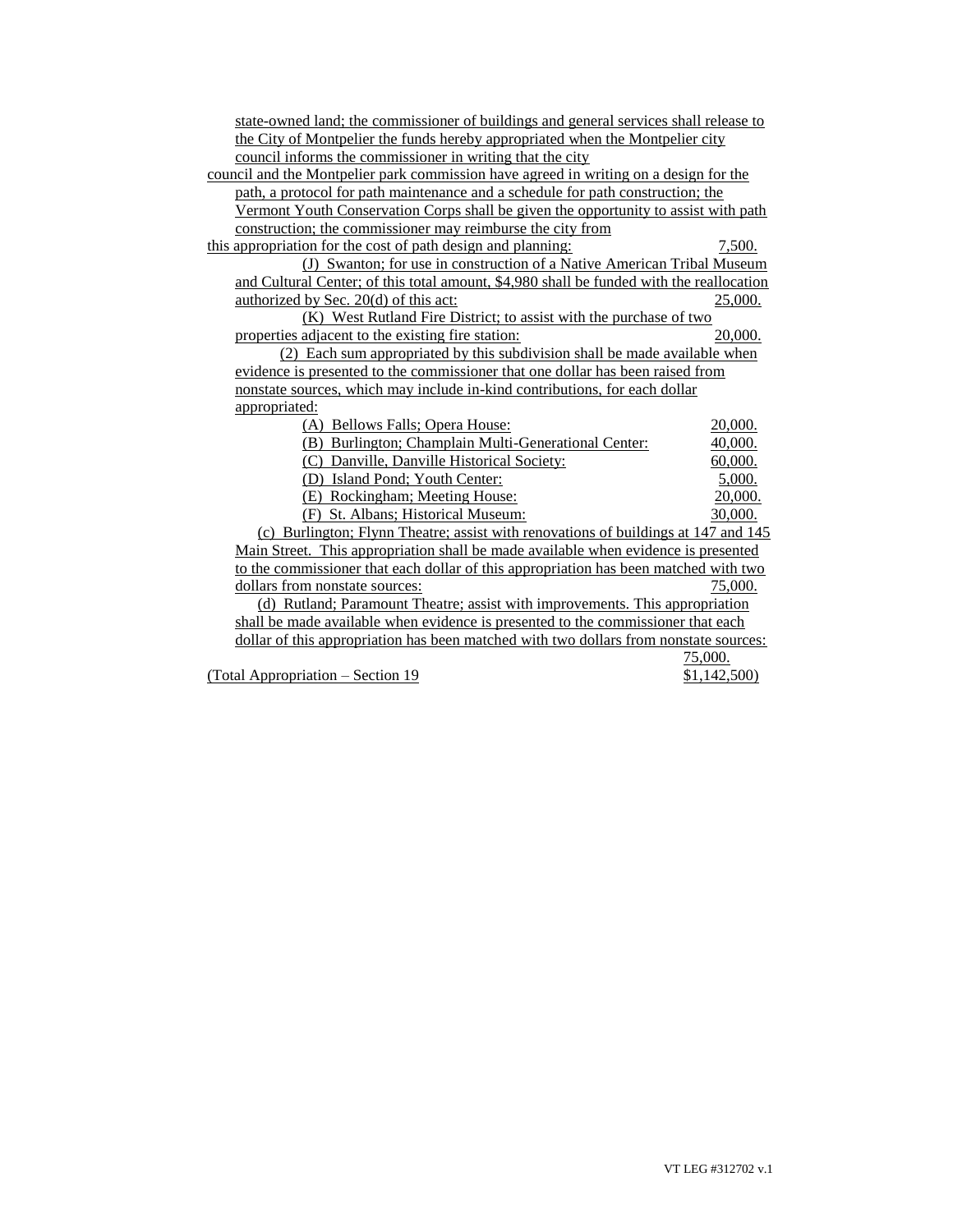### *2000 Acts and Resolves No. 148, Sec. 25*

#### Sec. 25. MUNICIPAL AND NONPROFIT ORGANIZATIONS; FUNDRAISING AND LOCAL MATCH GRANTS

The following sums are appropriated to the department of buildings and general services for projects undertaken by municipalities or nonprofit organizations; the general assembly intends such amounts to constitute one-time appropriations for the individual projects concerned:

(a) Library projects; no local funding match shall be required: (1) Barnet; library and historical society: 5,300. (2) Bristol: 10,000. (3) Island Pond: 17,500. (4) Newbury: 10,000. (5) Reading: 25,000. (6) Richmond: 40,000. (7) Williamstown: 10,000. (8) Woodstock: 15,000. (b) Library project; the following sum appropriated shall be made available when evidence is presented to the commissioner that \$0.50 has been raised from nonstate sources, which may include in-kind contributions, for each dollar appropriated; Newport City, Goodrich Library: 50,000. (c) Library projects; each sum appropriated by this subsection shall be made available when evidence is presented to the commissioner that \$1.00 has been raised from nonstate sources, which may include in-kind contributions, for each dollar appropriated: (1) Essex Junction, Brownell Library: 50,000. (2) Peacham: 25,000. (d) Other types of projects; no local funding match shall be required: (1) Arlington, Community Hall: 3,500. (2) Bakersfield, Historical Society: 6,000. (3) Barre, opera house: 40,000. (4) Barre, Studio Place Arts: 30,000. (5) Bellows Falls, opera house: 35,000. (6) Bennington, historic police station: 40,000. (7) Berkshire, Historical Society: 2,000. (8) Brattleboro, Robert H. Gibson River Garden park: 150,000. (9) Burlington, Firehouse arts center: 25,000. (10) Burlington, fishing pier: 10,000. (11) Burlington, Good News Garage: 20,000. (12) Burlington, Heineberg senior center: 15,000. (13) Cambridge, Greenway: 4,500. (14) Colchester Town, Rossetti Natural Area, master plan: 15,000. (15) Colchester, Vermont Veterans' Militia Museum: 10,000. (16) Derby, Coutts Moriarty 4 H Camp: 10,000. (17) Derby, Indoor Recreation Center of Orleans County, Inc.: 20,000. (18) Derby, Rock Island, Haskell library-opera house: 100,000. (19) Enosburg Falls, Historical Society: 6,000. (20) Fairfax, Historical Society: 20,000. (21) Fairfield Historical Society, President Arthur display: 45,000. (22) Ira, Meeting House: 10,000. (23) Island Pond, Northern Counties Health Care, Inc.: 50,000. (24) Lemington Town, historic school, on the condition that the appropriation be spent only with the prior approval of division for historic preservation: 10,000. (25) Middlebury, elderly services: 50,000. (26) Milton, family community center: 40,000.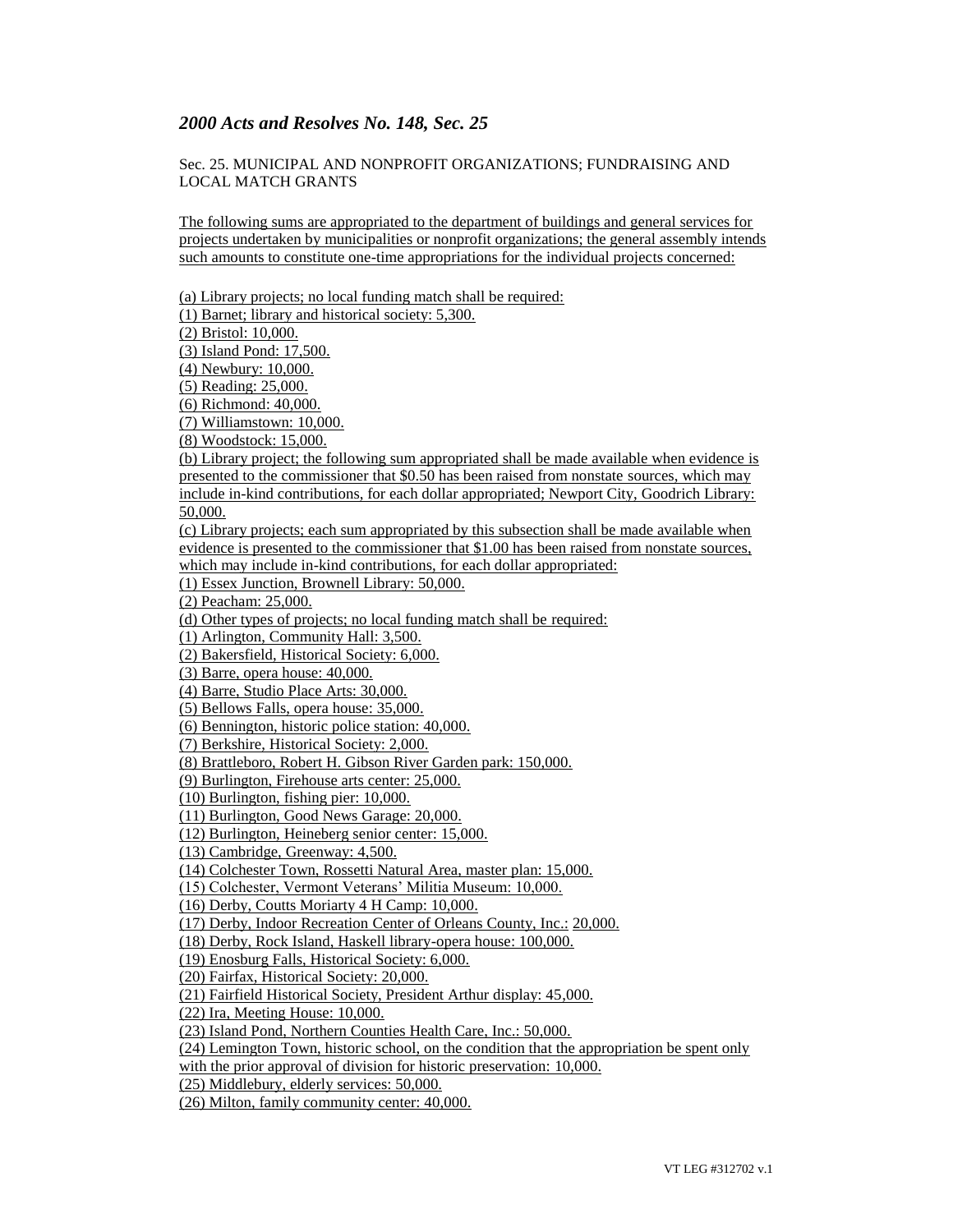(27) Montpelier, Pyralisk Center: 10,000. (28) Newport, Historical Society display, in state office building: 10,000. (29) North Hero, Champlain Islands Chamber of Commerce, Tudhope House, handicap access: 20,000. (30) Randolph, Greater Randolph Senior Center: 25,000. (31) Richford, Historical Society: 6,000. (32) Rockingham, Connecticut River heritage center: 39,000. (33) Rutland, County Adult Court Diversion Project: 20,000. (34) St. Johnsbury, Town of St. Johnsbury and the St. Johnsbury Athenaeum, to jointly study parking in historic district: 40,000. (35) Underhill, Maple Leaf Farm: 100,000. (36) Washington Town, community center: 20,000. (37) Waterbury, Ice Center: 10,000. (38) Waterbury, Korean-Vietnam war monument: 5,000. (39) West Salisbury, Columbus Smith Estate Trust, Inc., Shard Villa: 10,000. (40) West Rutland Town, community center: 15,000. (41) Windham, meeting house: 10,000. (42) Windsor, Rueben Dean house: 10,000. (e) Other projects; sums appropriated shall be made available when evidence is presented to the commissioner that \$1.00 has been raised from nonstate sources, which may include in-kind contributions, for each dollar appropriated: (1) Manchester, Northshire Museum, Historical Center: 15,000. (2) Morrisville, Lamoille County recreation center: 50,000. (3) Mount Holly Town, Community Center: 15,000.

(4) Underhill Town, cultural facility: 2,000.

(Total Appropriation – Section 25 \$1,456,800)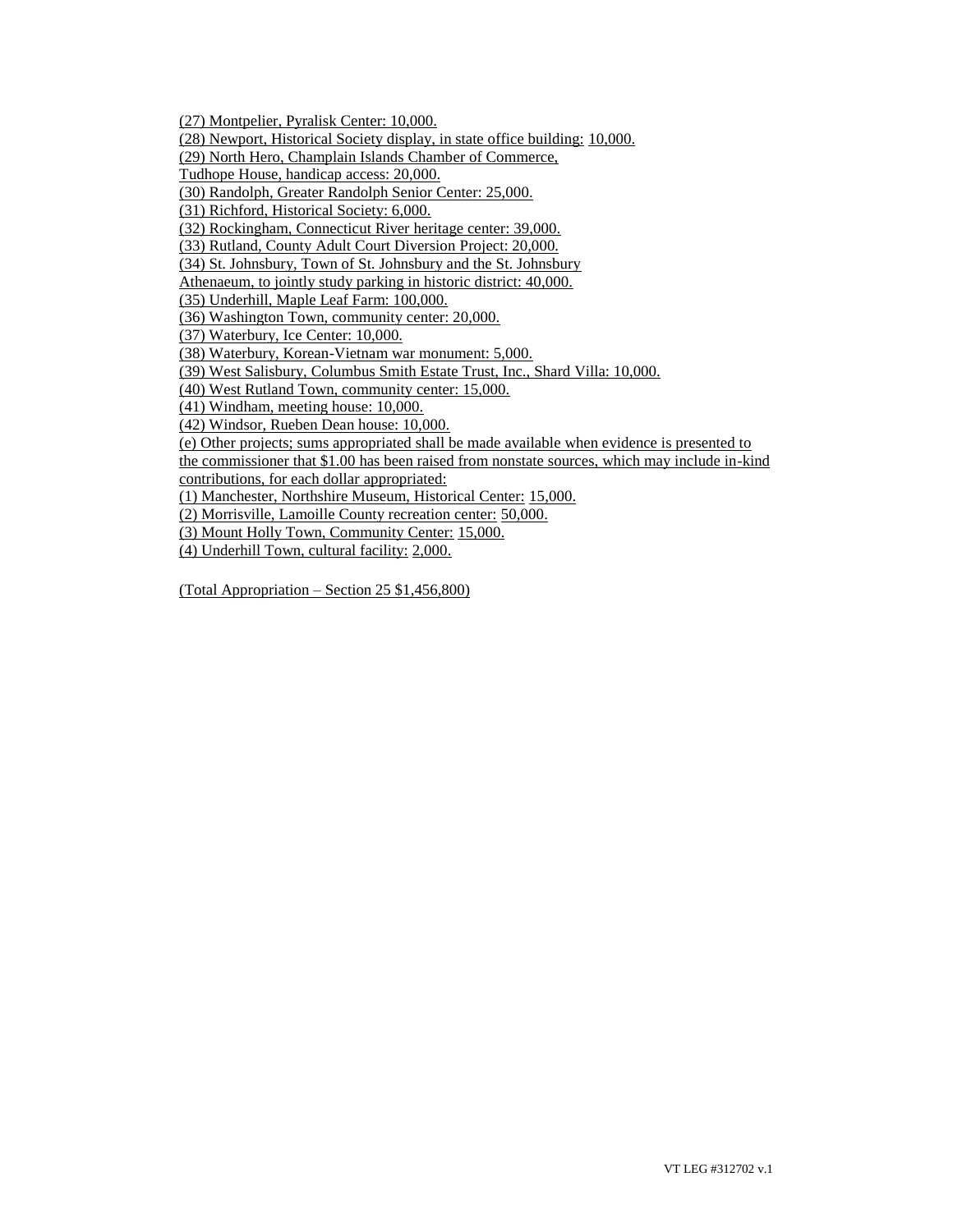## *2001 Acts and Resolves No. 148, Sec. 17*

#### Sec. 17. 2001 CAPITAL CONSTRUCTION BILL ONE-TIME APPROPRIATIONS

The following sums are appropriated to the department of buildings and general services in fiscal year 2002 for projects undertaken by municipalities or nonprofit organizations; the general assembly intends such amounts to constitute one-time appropriations for the individual projects concerned:

(1) Library projects; no local funding match shall be required:

(A) Craftsbury Common, Craftsbury Public Library, Inc., construction of new library: 30,000 (B) Fairlee, Town of Fairlee Public Library, relocation: 30,000

(C) Guildhall, Town of Guildhall Public Library, ADA

compliance: 20,000

(D) Guilford, Guilford Free Library, installation of toilet facilities:

40,000

(E) Pawlet, Pawlet Projects Committee, Inc., assist with Pawlet Schoolhouse-Library project: 40,000

(F) Peacham, Peacham Library, ADA compliance: 5,000

(G) Putney, Town of Putney Public Library, expansion. The new library shall be named in honor of David Rothschild or a plaque shall be erected to acknowledge his significant

contribution to making the library a reality: 30,000

(H) Wallingford, Gilbert Hart Library, renovations and improvements: 50,000 (2) Other types of projects; no local funding match shall be required:

(A) Arlington, Town of Arlington, handicap access to Arlington meeting hall: 8,000

(B) Barre, Barre Historical Society, Inc., restoration and repair of flood damage to Old Labor Hall: 40,000

(C) Barre City, City of Barre, to assist with the BOR building and renovation project: 65,000 (D) Bennington, Everett Estate Preservation Society c/o Southern Vermont College, restoration of Everett Mansion: 40,000

(E) Brattleboro, Building a Better Brattleboro, Inc., to assist with completion of construction of the Robert H. Gibson River Garden. The recipient shall create an appropriate display,

including a photograph, explaining who Robert H. Gibson was and indicating that the state has contributed to the construction of the river garden in appreciation of his many years of public service: 25,000

(F) Bristol, Bristol Family Center, Inc., acquisition of new well and related work: 10,000 (G) Brownington, Orleans County Historical Society, Inc., restoration of the recently acquired Alexander Twilight House: 20,000

(H) Burlington, Howard Center for Human Services, Inc., for the Baird Center for Children and Families, phase two funding: 100,000

(I) Burlington, Snelling Institute, Inc., purchase of building: 20,000

(J) Burlington, Vermont Dismas House, renovations to 96 Buell Street: 20,000

(K) Burlington, Vermont Symphony Orchestra Association, Inc., purchase of portable sound curtain and tympani: 30,000

(L) Canaan, Town of Canaan, Community Park Recreation Committee, construction of recreation path: 10,000

(M) Cavendish, Cavendish Volunteer Fire Department, District # 2, accessibility compliance: 20,000

(N) Colchester, Colchester Historical Society, Colchester log schoolhouse, restoration: 20,000 (O) Danville, Town of Danville Recreational Field Committee, repair and expansion of facilities: 20,000

(P) Derby, Indoor Recreation of Orleans County, Inc.: 30,000

(Q) Eden, Green Mountain Council-Boy Scouts of America, historic barn preservation and outdoor adventure center: 45,000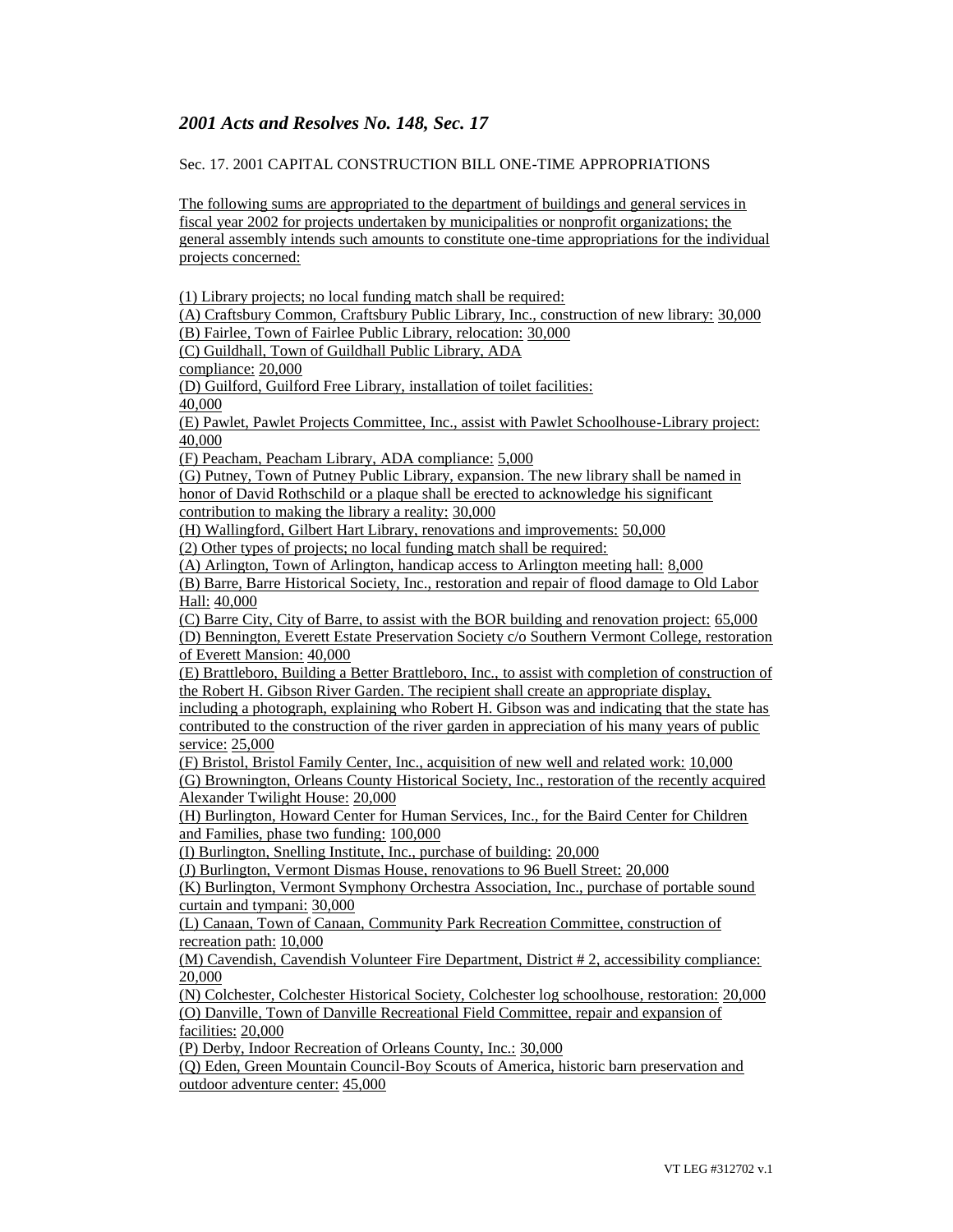(R) Essex Junction, Essex Junction Lions Club, Veterans' Park Fundraising Committee, Veterans' Memorial Park, redesign and expansion:

25,000

(S) Ferrisburgh, Lake Champlain Maritime Museum, Inc., assist with construction of new education facility at Basin Harbor site: 95,000

(T) Greensboro, construction of town garage: 20,000

(U) Holland, Holland Historical Society, restoration: 30,000

(V) Jeffersonville, Cambridge Historical Society, Warner Lodge Masonic Hall, preservation: 20,000

(W) Lamoille County, historic Lamoille County Courthouse, assist with restoration: 15,000 (X) Middlebury, Henry Sheldon Museum of Vermont History, Inc., structural preservation: 10,000

(Y) Middlebury, Town Hall Theater, Inc., repair of community theater roof: 30,000

(Z) Montpelier, Two Rivers Center for Sustainability, Inc., assist with purchase of the historic Jacob Davis Jr. farmstead: 25,000

(AA) Montpelier, City of Montpelier, construction of entrance to State House path: 2,000 (BB) Morrisville, Morristown Community Partnership Parkette, construction: 30,000

(CC) North Bennington, Park-McCullough Historic House, carriage barn renovation: 10,000 (DD) North Hero, community center, restoration: 25,000

(EE) Norwich, University Grange # 335 Hall, repairs: 15,000

(FF) Plainfield, Twin Valley Senior Center, construction of a dining and activities center with handicap-accessible restroom facilities for senior citizens: 25,000

(GG) Plainfield, Town of Plainfield, Plainfield community recreation area: 3,000

(HH) Pownal Center, Pownal Valley Volunteer Fire Department, accessibility compliance: 2,500

(II) Reading, Reading Volunteer Fire Department, construction of new fire station: 15,000

(JJ) Richford, Richford Historical Society, Inc., museum restoration: 49,750

(KK) Rockingham, Our Town Civic Organization, Inc.,

restoration of the Bellows Falls Opera House: 20,000

(LL) Rockingham, Rockingham Meeting House Association, restoration of historic meeting house: 10,000

(MM) Rockingham, Rockingham Recreation Association, Inc., construction of new facility in Bellows Falls: 25,000

(NN) Rutland, Rutland Dismas House, repairs to foundation and conversion of barn into educational and storage space: 20,000

(OO) Rutland, Rutland recreation center, planning: 25,000

(PP) St. Albans, St. Albans Senior Center, renovations for accessibility: 40,000

(QQ) St. Albans, Pearly-Collins Sports Complex, purchase of chairs: 10,000

(RR) St. Johnsbury, St. Johnsbury Athenaeum, improvements to entrance of building: 20,000 (SS) South Burlington, Vermont Community Botanical Gardens, Inc., site preparation and improvements for a community garden: 40,000

(TT) Stannard, Town of Stannard, Historic Stannard Schoolhouse, restoration: 20,000

(UU) Statewide, Vermont Youth Orchestra Association, Inc., construction of new facility at Fort Ethan Allen: 25,000

(VV) Stowe, Vermont Ski Museum, Inc., construction: 20,000

(WW) Underhill, Maple Leaf Farm Associates, Inc., septic system repairs and facility improvements: 20,000

(XX) Vernon, Vernon senior housing, construction: 100,000

(YY) Wallingford, Town of Wallingford, assist with restoration of community center: 25,000 (ZZ) Waterville, Waterville town hall, preservation: 20,000

(AAA) Westfield, Town of Westfield, Westfield Community Center, completion of second floor: 20,000

(BBB) Wolcott, Girl Scout Council of Vermont, Camp Wapanaki, dam reconstruction project: 10,000